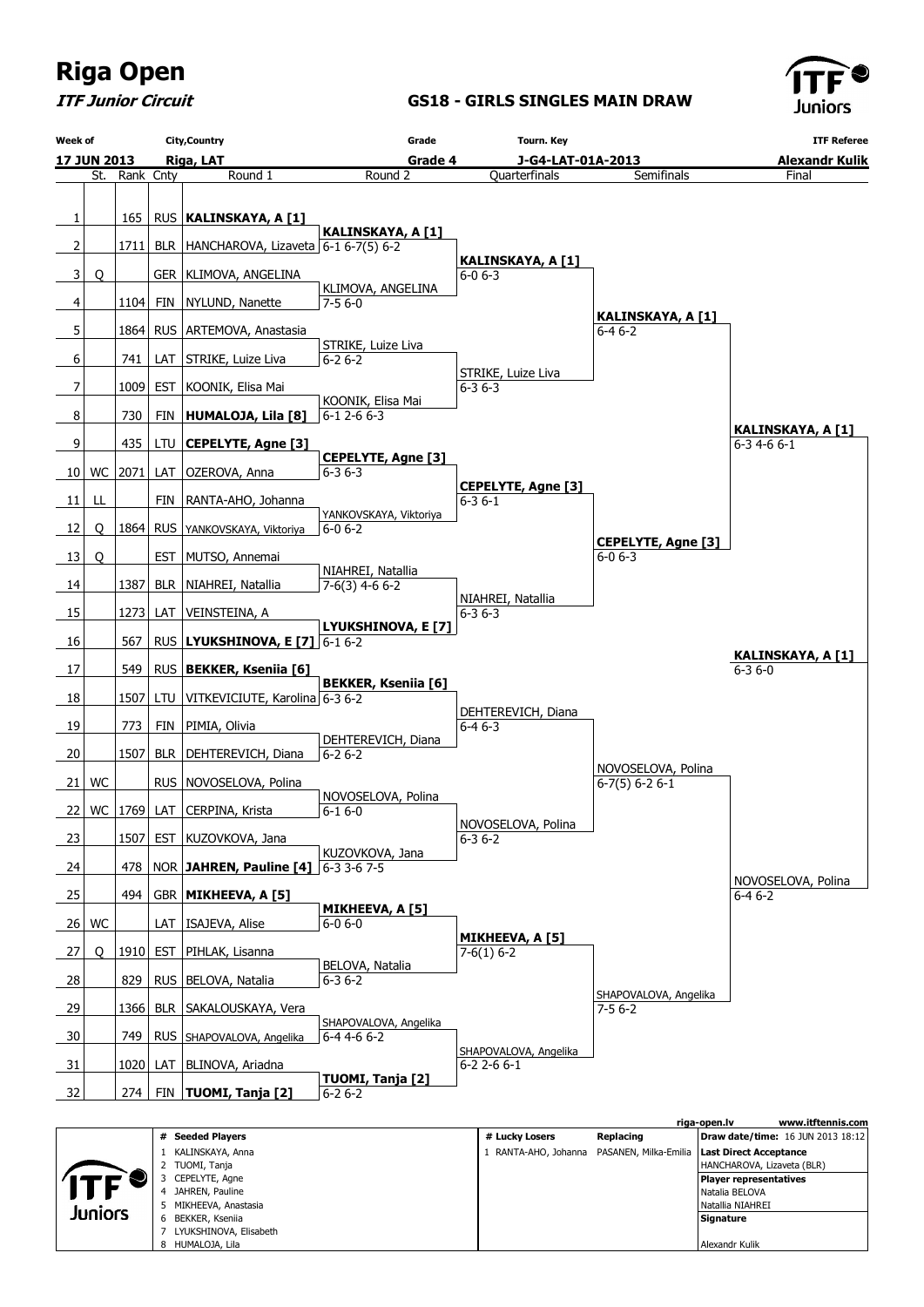

ITF Junior Circuit

#### BS18 - BOYS SINGLES MAIN DRAW



|         | Seeueu Flavel S         | <b>H</b> LUCKY LUSELS | REDIGUIIU        | <b>Diaw gate/time.</b> To JON 2013 10.10 |
|---------|-------------------------|-----------------------|------------------|------------------------------------------|
|         | AGARWAL, Aman           | JANSSEN, Ziggy        | MAKAROV, Pavel   | Last Direct Acceptance                   |
|         | BUGAILISKIS, Mantas     | 2 LAZAR, Matus        | TKACHENKO, Vasyl | FAHNEHJELM, Alexander (SWE)              |
|         | VASA, Eero              |                       |                  | Player representatives                   |
|         | GRIEKSPOOR, Tallon      |                       |                  | <b>Tallon GRIEKSPOOR</b>                 |
|         | IOANNIDES, Constantinos |                       |                  | Alexei POPYRIN                           |
| Juniors | ZEMAITELIS, Kasparas    |                       |                  | Signature                                |
|         | FREUND, SIMON           |                       |                  |                                          |
|         | BABELIS, Tadas          |                       |                  | Alexandr Kulik                           |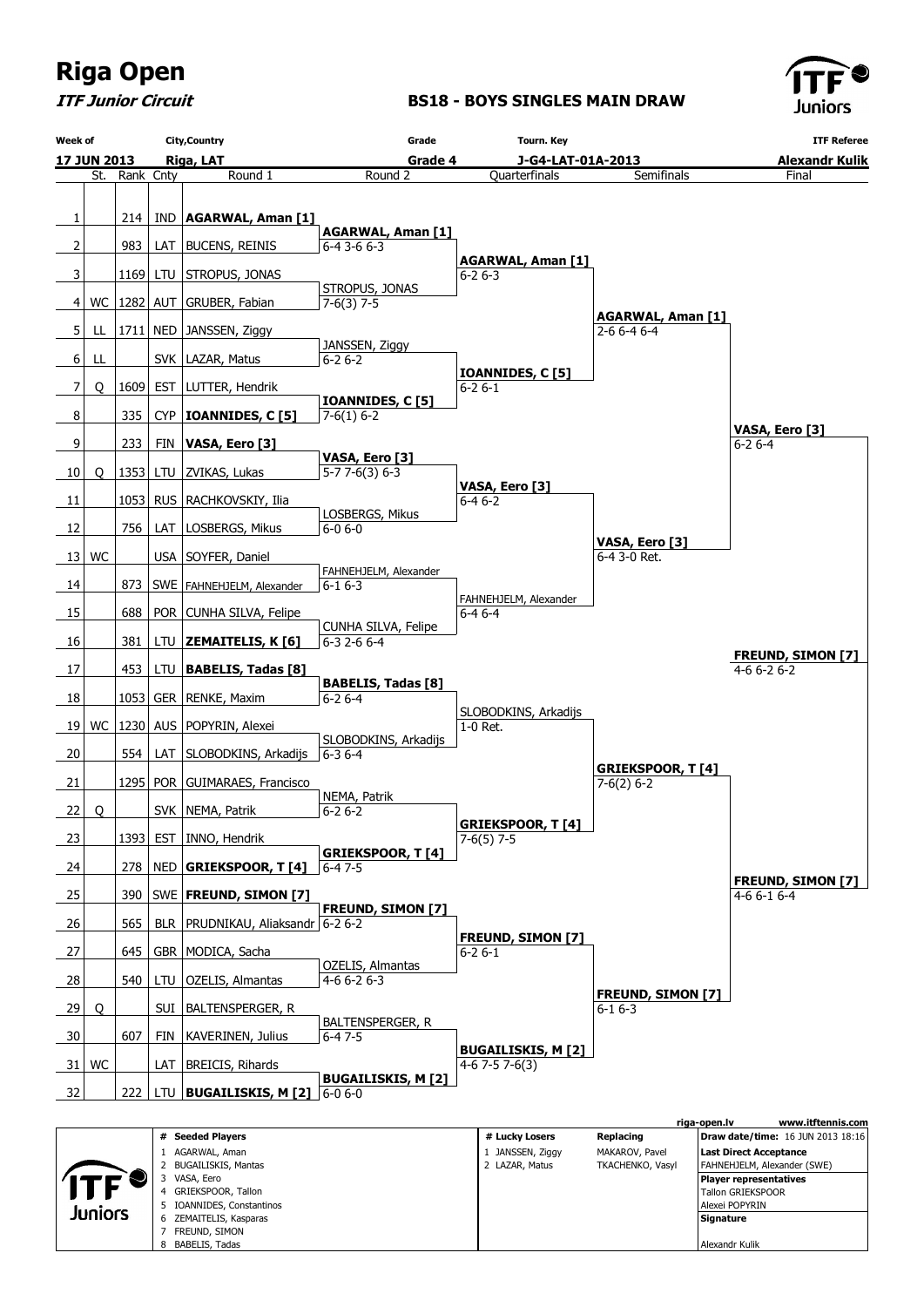9

| <b>ITF Junior Circuit</b>              |               |                          |                                                                | <b>DRAW</b>                                                 | <b>GD18 - GIRLS DOUBLES MAIN</b>                                      | , , ,<br>Juniors                                                    |  |
|----------------------------------------|---------------|--------------------------|----------------------------------------------------------------|-------------------------------------------------------------|-----------------------------------------------------------------------|---------------------------------------------------------------------|--|
| <b>City, Country</b><br><b>Week of</b> |               |                          | Grade                                                          | <b>Tourn. Key</b>                                           | <b>ITF Referee</b>                                                    |                                                                     |  |
| 17 JUN 2013                            |               |                          | Riga, LAT                                                      | Grade 4                                                     | J-G4-LAT-01A-2013                                                     | <b>Alexandr Kulik</b>                                               |  |
|                                        | St. Rank Cnty |                          | Round 1                                                        | Quarterfinals                                               | Semifinals                                                            | Final                                                               |  |
| 1                                      | 549<br>165    |                          | RUS   BEKKER, Kseniia [1]<br>RUS   KALINSKAYA, Anna            | <b>BEKKER, Kseniia [1]</b>                                  |                                                                       |                                                                     |  |
| 2                                      |               |                          | Bye                                                            | <b>KALINSKAYA, Anna</b>                                     |                                                                       |                                                                     |  |
|                                        |               |                          |                                                                |                                                             | CERPINA, Krista<br>KUZOVKOVA, Jana                                    |                                                                     |  |
| 3                                      | 494           | GBR                      | LAT   ISAJEVA, Alise<br>MIKHEEVA, Anastasia                    | CERPINA, Krista                                             | 4-6 6-4 [10-8]                                                        |                                                                     |  |
| 4                                      | 1769<br>1507  | LAT<br><b>EST</b>        | CERPINA, Krista<br>KUZOVKOVA, Jana                             | KUZOVKOVA, Jana<br>$7 - 57 - 5$                             |                                                                       |                                                                     |  |
|                                        | 435           | LTU                      | CEPELYTE, Agne [3]                                             |                                                             |                                                                       | <b>CEPELYTE, Agne [3]</b><br><b>JAHREN, Pauline</b><br>$6 - 26 - 2$ |  |
| 5                                      | 478           |                          | NOR JAHREN, Pauline                                            | <b>CEPELYTE, Agne [3]</b><br><b>JAHREN, Pauline</b>         |                                                                       |                                                                     |  |
| 6                                      |               |                          | Bye                                                            |                                                             |                                                                       |                                                                     |  |
|                                        |               |                          | 1711   BLR   HANCHAROVA, Lizaveta                              |                                                             | <b>CEPELYTE, Agne [3]</b><br><b>JAHREN, Pauline</b><br>3-6 6-0 [10-6] |                                                                     |  |
| 7                                      | 1387<br>1020  | LAT                      | BLR   NIAHREI, Natallia<br>BLINOVA, Ariadna                    | BLINOVA, Ariadna<br>VEINSTEINA, ANNA ANNIJA<br>$6 - 46 - 4$ |                                                                       |                                                                     |  |
| 8                                      | 1273          | LAT                      | VEINSTEINA, ANNA ANNIJA                                        |                                                             |                                                                       | <b>CEPELYTE, Agne [3]</b><br><b>JAHREN, Pauline</b>                 |  |
| 9                                      | 2071<br>1507  | LAT<br>LTU               | OZEROVA, Anna<br>VITKEVICIUTE, Karolina                        | KLIMOVA, ANGELINA                                           |                                                                       | $6 - 26 - 1$                                                        |  |
| 10                                     |               |                          | GER   KLIMOVA, ANGELINA<br>1864   RUS   YANKOVSKAYA, Viktoriya | YANKOVSKAYA, Viktoriya<br>$6-37-6(4)$                       | HUMALOJA, Lila [4]                                                    |                                                                     |  |
| 11                                     | 741           |                          | 1009 EST KOONIK, Elisa Mai<br>LAT STRIKE, Luize Liva           |                                                             | PIMIA, Olivia<br>$4-66-3$ [10-8]                                      |                                                                     |  |
|                                        | 730           | FIN                      | HUMALOJA, Lila [4]                                             | HUMALOJA, Lila [4]<br>PIMIA, Olivia                         |                                                                       |                                                                     |  |
| 12                                     | 773           | <b>FIN</b>               | PIMIA, Olivia                                                  | $5-77-6(8)$ [10-3]                                          |                                                                       | DEHTEREVICH, Diana                                                  |  |
| 13                                     | 1507          | <b>BLR</b><br>$1366$ BLR | DEHTEREVICH, Diana<br>SAKALOUSKAYA, Vera                       |                                                             |                                                                       | SAKALOUSKAYA, Vera<br>$2-67-6(3)$ [10-7]                            |  |
| 14                                     |               | FIN                      | 1864 RUS   ARTEMOVA, Anastasia<br>RANTA-AHO, Johanna           | DEHTEREVICH, Diana<br>SAKALOUSKAYA, Vera<br>$6 - 17 - 5$    |                                                                       |                                                                     |  |
| 15                                     |               |                          | Bye                                                            |                                                             | DEHTEREVICH, Diana<br>SAKALOUSKAYA, Vera<br>1-6 6-4 [10-6]            |                                                                     |  |
| 16                                     | 567<br>274    |                          | RUS   LYUKSHINOVA, E [2]<br>FIN TUOMI, Tanja                   | LYUKSHINOVA, E [2]<br><b>TUOMI, Tanja</b>                   |                                                                       |                                                                     |  |

|         |                        |              |           | www.itftennis.com<br>riga-open.lv |
|---------|------------------------|--------------|-----------|-----------------------------------|
|         | # Seeded Players       | # Alternates | Replacing | Draw date/time: 17 JUN 2013 12:21 |
|         | BEKKER, Kseniia        |              |           | Last Direct Acceptance            |
|         | KALINSKAYA, Anna       |              |           | bye                               |
|         | LYUKSHINOVA, Elisabeth |              |           | Player representatives            |
|         | TUOMI, Tanja           |              |           | Agne CEPELYTE                     |
| Juniors | 3 CEPELYTE, Agne       |              |           | Johanna RANTA-AHO                 |
|         | JAHREN, Pauline        |              |           | Signature                         |
|         | 4 HUMALOJA, Lila       |              |           |                                   |
|         | PIMIA, Olivia          |              |           | Alexandr Kulik                    |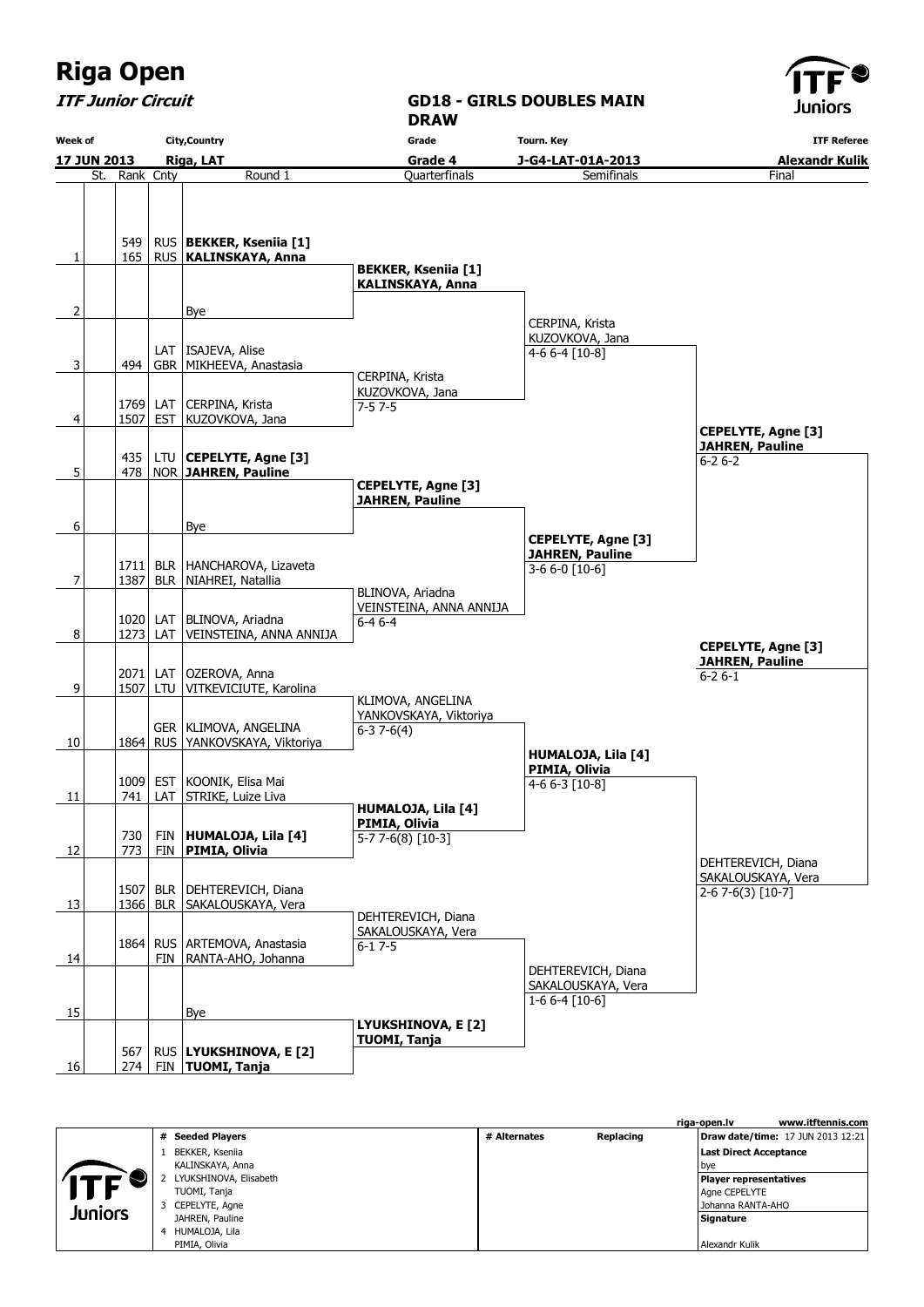ITF Junior Circuit

#### BD18 - BOYS DOUBLES MAIN DRAW



| Week of |    |                                            |  | <b>City, Country</b>                                           | Grade                                                         | <b>Tourn. Key</b>                                             | <b>ITF Referee</b>                                                              |
|---------|----|--------------------------------------------|--|----------------------------------------------------------------|---------------------------------------------------------------|---------------------------------------------------------------|---------------------------------------------------------------------------------|
|         |    | Riga, LAT<br><b>17 JUN 2013</b><br>Grade 4 |  | J-G4-LAT-01A-2013                                              | <b>Alexandr Kulik</b>                                         |                                                               |                                                                                 |
|         |    | St. Rank Cnty                              |  | Round 1                                                        | Quarterfinals                                                 | Semifinals                                                    | Final                                                                           |
| 1       |    | 222<br>381                                 |  | LTU   BUGAILISKIS, Mantas [1]<br>LTU ZEMAITELIS, Kasparas      | <b>BUGAILISKIS, Mantas [1]</b><br><b>ZEMAITELIS, Kasparas</b> |                                                               |                                                                                 |
|         |    |                                            |  |                                                                |                                                               |                                                               |                                                                                 |
| 2       |    |                                            |  | Bye                                                            |                                                               | <b>BUGAILISKIS, Mantas [1]</b><br><b>ZEMAITELIS, Kasparas</b> |                                                                                 |
| 3       |    |                                            |  | SUI   BALTENSPERGER, Raphael<br>1053 GER RENKE, Maxim          |                                                               | $6 - 36 - 3$                                                  |                                                                                 |
| 4       |    |                                            |  | SVK   LAZAR, Matus<br>SVK   NEMA, Patrik                       | BALTENSPERGER, Raphael<br>RENKE, Maxim<br>$2-67-6(7)$ [10-8]  |                                                               |                                                                                 |
|         |    | 688                                        |  | POR CUNHA SILVA, Felipe [3]                                    |                                                               |                                                               | <b>BUGAILISKIS, Mantas [1]</b><br><b>ZEMAITELIS, Kasparas</b><br>6-4 1-6 [10-7] |
| 5       |    | 233                                        |  | FIN   VASA, Eero                                               | SLOBODKINS, Arkadijs                                          |                                                               |                                                                                 |
|         |    | 554                                        |  | LAT   SLOBODKINS, Arkadijs                                     | STROPUS, JONAS<br>4-6 6-4 [10-4]                              |                                                               |                                                                                 |
| 6       |    |                                            |  | 1169 LTU STROPUS, JONAS                                        |                                                               | FAHNEHJELM, Alexander                                         |                                                                                 |
| 7       |    |                                            |  | 873   SWE   FAHNEHJELM, Alexander<br>390   SWE   FREUND, SIMON |                                                               | FREUND, SIMON<br>$6 - 26 - 4$                                 |                                                                                 |
|         |    |                                            |  |                                                                | FAHNEHJELM, Alexander<br>FREUND, SIMON                        |                                                               |                                                                                 |
| 8       |    | 607                                        |  | 1295   POR   GUIMARAES, Francisco<br>FIN   KAVERINEN, Julius   | $6 - 26 - 0$                                                  |                                                               | GRIEKSPOOR, Tallon                                                              |
| 9       |    | 335                                        |  | 1282 AUT GRUBER, Fabian<br>CYP   IOANNIDES, Constantinos       |                                                               |                                                               | JANSSEN, Ziggy<br>$6 - 46 - 4$                                                  |
|         |    |                                            |  |                                                                | GRUBER, Fabian<br>IOANNIDES, Constantinos                     |                                                               |                                                                                 |
| 10      |    |                                            |  | 1230 AUS   POPYRIN, Alexei<br>1818 POL WRZESINSKI, Robert      | 4-6 6-2 [10-8]                                                |                                                               |                                                                                 |
|         |    |                                            |  |                                                                |                                                               | <b>BUCENS, REINIS</b><br>LOSBERGS, Mikus                      |                                                                                 |
| 11      |    | 983<br>756                                 |  | LAT   BUCENS, REINIS<br>LAT   LOSBERGS, Mikus                  |                                                               | w.o.                                                          |                                                                                 |
| 12      |    | 540<br>565                                 |  | LTU   OZELIS, Almantas [4]<br>BLR   PRUDNIKAU, Aliaksandr      | <b>BUCENS, REINIS</b><br>LOSBERGS, Mikus<br>$6 - 06 - 2$      |                                                               |                                                                                 |
|         | WC |                                            |  | USA   SOYFER, Daniel                                           |                                                               |                                                               | GRIEKSPOOR, Tallon<br>JANSSEN, Ziggy                                            |
| 13      |    | 1353                                       |  | LTU   ZVIKAS, Lukas                                            |                                                               |                                                               | $6 - 46 - 4$                                                                    |
| 14      |    |                                            |  | 278   NED   GRIEKSPOOR, Tallon<br>1711   NED   JANSSEN, Ziggy  | GRIEKSPOOR, Tallon<br>JANSSEN, Ziggy<br>$6 - 46 - 0$          |                                                               |                                                                                 |
|         |    |                                            |  |                                                                |                                                               | GRIEKSPOOR, Tallon<br>JANSSEN, Ziggy                          |                                                                                 |
| 15      |    |                                            |  | Bye                                                            |                                                               | 3-6 6-3 [10-4]                                                |                                                                                 |
| 16      |    | 214                                        |  | IND   AGARWAL, Aman [2]<br>645   GBR   MODICA, Sacha           | <b>AGARWAL, Aman [2]</b><br><b>MODICA, Sacha</b>              |                                                               |                                                                                 |

|                |                            |              |           | riga-open.lv                  | www.itftennis.com                        |
|----------------|----------------------------|--------------|-----------|-------------------------------|------------------------------------------|
|                | # Seeded Players           | # Alternates | Replacing |                               | <b>Draw date/time: 17 JUN 2013 12:24</b> |
|                | <b>BUGAILISKIS, Mantas</b> |              |           | <b>Last Direct Acceptance</b> |                                          |
|                | ZEMAITELIS, Kasparas       |              |           | l bye                         |                                          |
|                | AGARWAL, Aman              |              |           | Player representatives        |                                          |
|                | MODICA, Sacha              |              |           | Kasparas ZEMAITELIS           |                                          |
| <b>Juniors</b> | 3 CUNHA SILVA, Felipe      |              |           | <b>JONAS STROPUS</b>          |                                          |
|                | VASA, Eero                 |              |           | <b>Signature</b>              |                                          |
|                | 4 OZELIS, Almantas         |              |           |                               |                                          |
|                | PRUDNIKAU, Aliaksandr      |              |           | Alexandr Kulik                |                                          |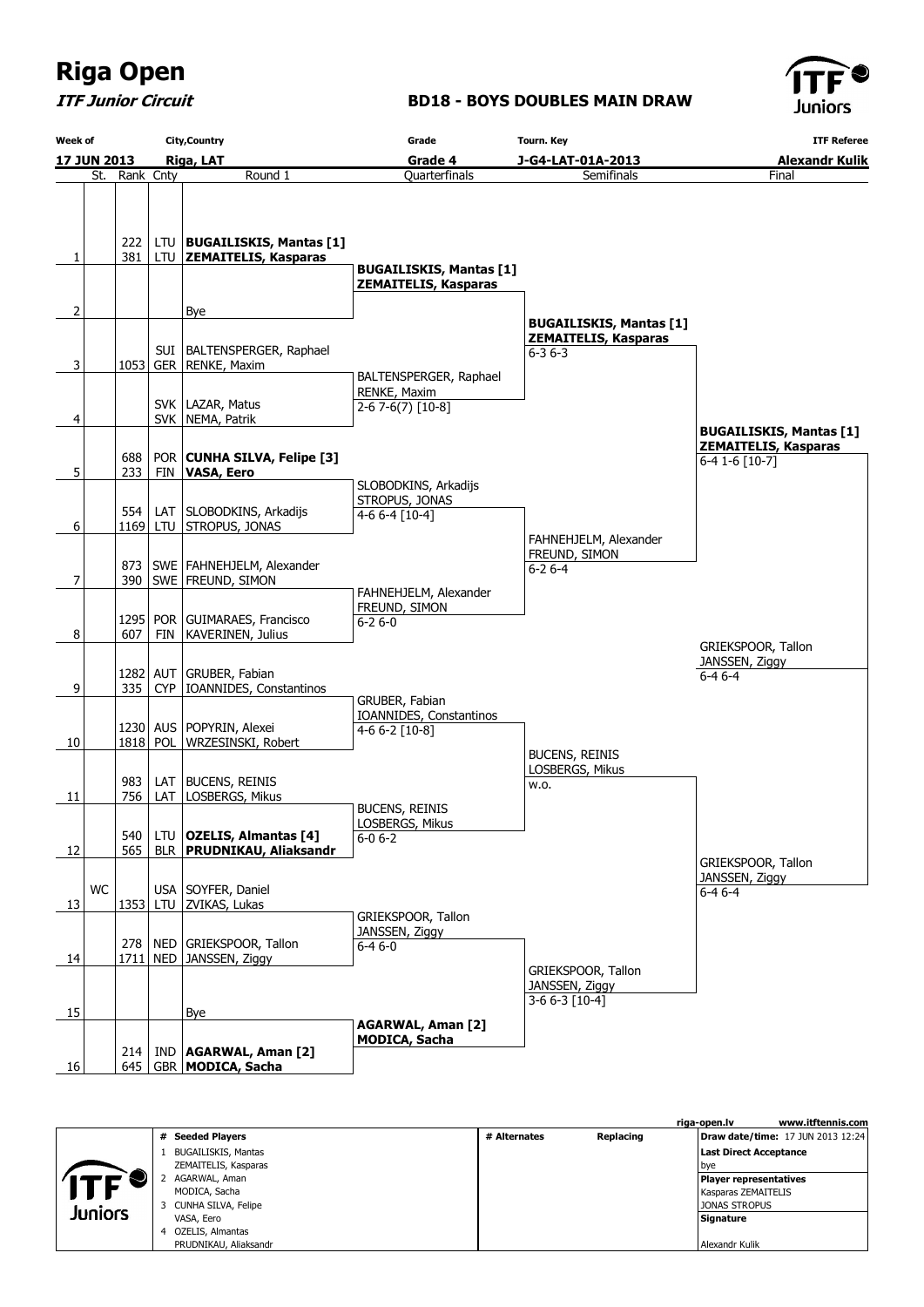

ITF Junior Circuit

Week of 17 JUN 2013 City,Country Riga, LAT QUALIFYING Grade Grade 4 Tourn. Key J-G4-LAT-01A-2013 ITF Referee Alexandr Kulik St. Rank Cnty Round 1  $1$  | 1864 RUS YANKOVSKAYA, Viktoriya [1]  $2$  Bye 3 | BLR SHYCHKO, Maryia 4 | LAT VOZNYARSKA, Olga  $\vert$ 5 | 1910 EST **PIHLAK, Lisanna [2]** 6 | | | | Bye 7 | | TUR | KIRKIN, SEZGI 8 SVK LALIKOVA, Ivana 9 | FIN RANTA-AHO, Johanna 10 Bye 11 | EST MUTSO, Annemai 12 | RUS VOROBEVA, Aleksandra 13 GER | KLIMOVA, ANGELINA 14 | Bye 15 SVK SAROVA, Natalia 16 | BLR KUZMINAS, Katsiaryna **Finals**  YANKOVSKAYA, Viktoriya [1] VOZNYARSKA, Olga 3-6 6-4 7-6(2) PIHLAK, Lisanna [2] LALIKOVA, Ivana 6-4 7-5 RANTA-AHO, Johanna MUTSO, Annemai  $6 - 26 - 0$  KLIMOVA, ANGELINA SAROVA, Natalia 6-3 6-1 **Qualifiers**  YANKOVSKAYA, Viktoriya [1] 6-3 6-0 PIHLAK, Lisanna [2]  $6 - 06 - 3$  MUTSO, Annemai 6-4 6-2 KLIMOVA, ANGELINA 6-2 6-2

GS18 - GIRLS SINGLES

|           | # Seeded Players       | # Alternates | Replacing | <b>Draw date/time: 14 JUN 2013 18:25</b> |
|-----------|------------------------|--------------|-----------|------------------------------------------|
|           | YANKOVSKAYA, Viktoriya |              |           | Last Direct Acceptance                   |
|           | 2 PIHLAK, Lisanna      |              |           | bve                                      |
| ITF'<br>❤ |                        |              |           | Player representatives                   |
|           |                        |              |           | Kushaan NATH                             |
|           |                        |              |           | Aleksandra VOROBEVA                      |
| Juniors   |                        |              |           | Signature                                |
|           |                        |              |           |                                          |
|           |                        |              |           | Alexandr Kulik                           |